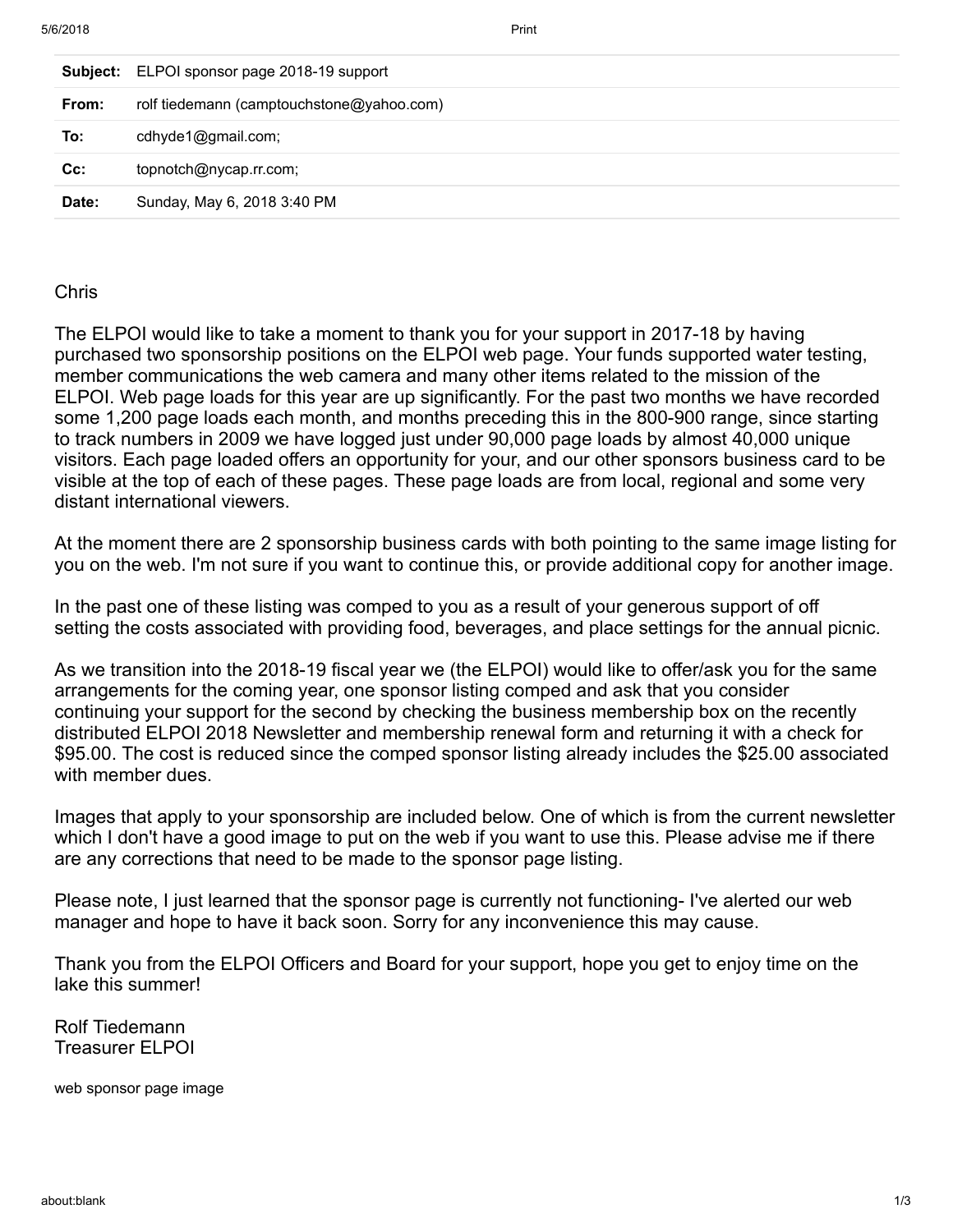

business card image Since 1949

399-2880 • HydesRVandBoats.com

2018 newsletter image